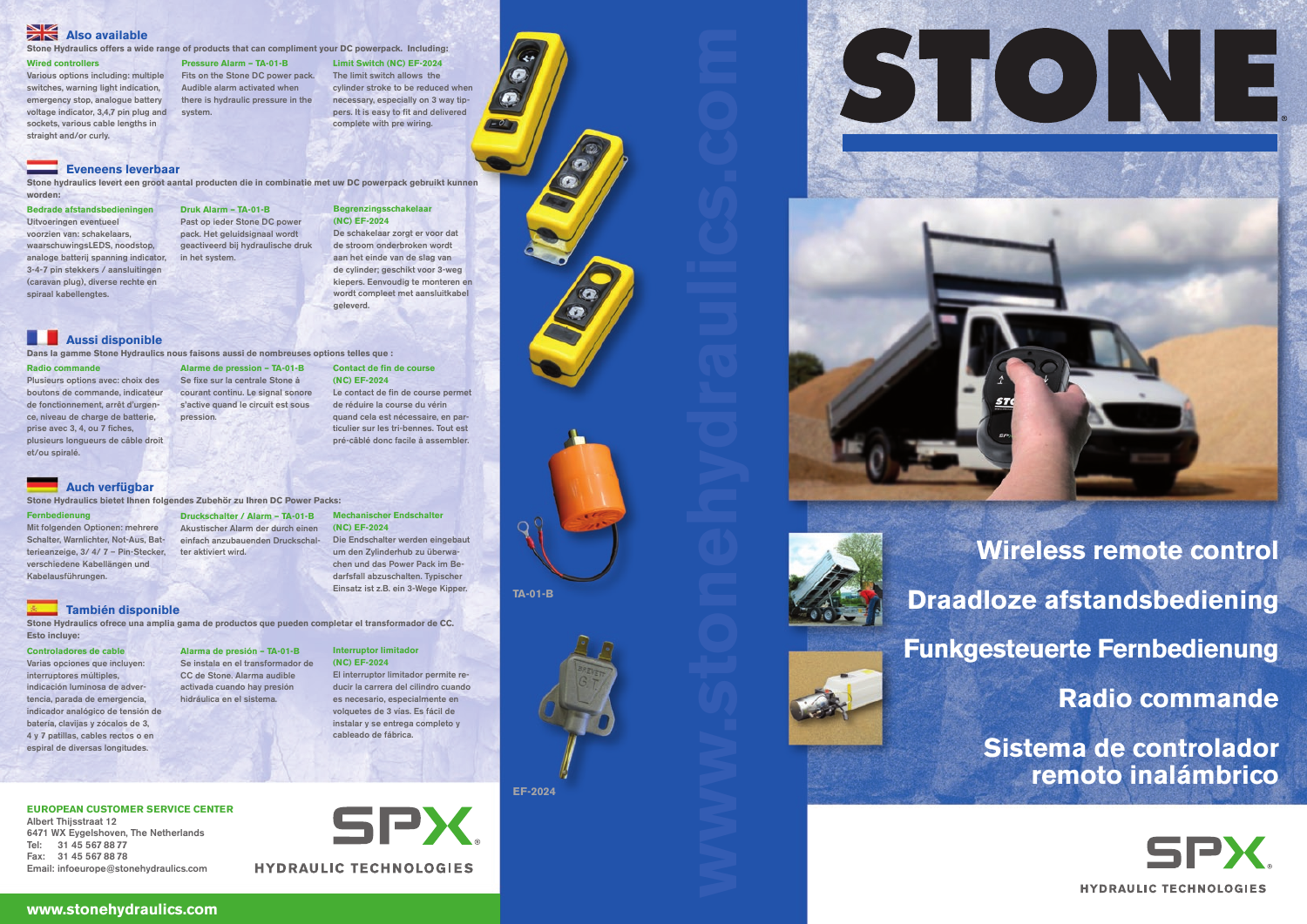# **Wireless remote controller system**

**The Stone wireless remote controller system offers plug & play installation for both OEM's and after sales market. Simply fit the receiver, plug in the connector, connect the earth cable and the system is ready to use. No more complex (re-)wiring.**

**The compact design makes the controller easy to handle and the receiver easy to fit. A clip is fitted to the handheld controller and a holster is also available.**

**Unique software eliminates the possible of dual or accidental operation of the system.** 

**The Stone wireless remote system is CE marked and compliant with applicable European legislation.**

- **• Easy mounting**
- **• Plug & Play design**
- **• Extra safe operation**
- **• Compact design**

**Item codes:**

**EF-7600 Set, consisting of** 

| 600 | Set, consisting of          |  |  |  |  |  |  |
|-----|-----------------------------|--|--|--|--|--|--|
|     | <b>EF-7601 receiver and</b> |  |  |  |  |  |  |
|     | EF-7602 controller          |  |  |  |  |  |  |
| 601 | <b>Receiver*</b>            |  |  |  |  |  |  |
| 602 | <b>Controller*</b>          |  |  |  |  |  |  |
| 603 | <b>Holster</b>              |  |  |  |  |  |  |

**EF-7601 Receiver\* EF-7 EF-7603 Holster**

> **\* Receiver is only operated by the paired controller. No multiple pairing possible.**

### **Draadloze afstandsbediening**

**Ontvanger kan uitsluitend bediend worden met de gekoppelde zender. Meervoudige koppeling niet mogelijk.**

**Het draadloze Stone afstandsbediening systeem biedt plug & play installatie mogelijkheden voor zowel OEM's als eindgebruikers. Bevestig de ontvanger, sluit de aarde kabel aan en het systeem is gebruiksklaar. Geen complexe bekabeling meer.**

**Het compacte ontwerp ligt goed in de hand en de ontvanger is eenvoudig te monteren. De robuuste zender is voorzien van een riemclip of plaatsbaar in een optionele houder.**

**Speciale software voorkomt dubbele of abusievelijke bediening van het systeem.**

**Het draadloze Stone afstandsbediening systeem is voorzien van een CE markering en voldoet aan alle toepasselijke Europese regelgeving.**

- **• Eenvoudige montage**
- **• Plug & Play ontwerp**
- **• Extra veilige bediening**
- **• Compact ontwerp**

| <b>Artikel nummers:</b> |                       |  |  |  |  |  |  |  |
|-------------------------|-----------------------|--|--|--|--|--|--|--|
| <b>EF-7600</b>          | Set, bestaand         |  |  |  |  |  |  |  |
|                         | uit EF-7601 ontvanger |  |  |  |  |  |  |  |
|                         | en EF-7602 zender     |  |  |  |  |  |  |  |
| <b>EF-7601</b>          | Ontvanger*            |  |  |  |  |  |  |  |
| <b>EF-7602</b>          | Zender*               |  |  |  |  |  |  |  |
| <b>EF-7603</b>          | <b>Houder</b>         |  |  |  |  |  |  |  |
|                         |                       |  |  |  |  |  |  |  |

**EF-7600 Set, bestehend aus Lund** 

**Re-Holster** 

# **Radio commande**

**La radio-commande Stone est prête à être montée directement sur les nouvelles installations ou en remplacement de l'ancien boîtier à cable en après vente.**

**Il suffit de fixer le récepteur, et de raccorder la masse. Le système est prêt. Plus de (re)cablage.**

**De conception compacte, la commande est facile à tenir et le récepteur simple à monter. La commande est équipée d'un clip de fixation.**

**Un programme spécifique permet d'éviter un fonctionnement en double ou accidentel du système.**

**L'ensemble de radio commande STONE a le marquage C.E. et repond à la norme européenne.**

- **• Montage simple**
- **• Immédiat**
- **• Fonctionnement en toute sécurité**
- **• Conception compacte**

| <b>Numéro d'articles:</b> |                           |
|---------------------------|---------------------------|
| <b>EF-7600</b>            | <b>Appairé comprenant</b> |
|                           | le EF-7601                |
|                           | et le EF-7602             |
| <b>EF-7601</b>            | <b>Récepteur</b>          |
| <b>EF-7602</b>            | Boîtier de commande*      |
| <b>EF-7603</b>            | <b>Support</b>            |

**\* Le récepteur ne peut fonctionner qu'avec un seul boîtier appairé à la fois. Impossible d'en avoir plus.** **Funkgesteuerte Fernbedienung**

**Die neue STONE-Fernbedienung bietet Ihnen einfachste "plug & play" Montage, für neue, sowie schon eingebaute Power Packs. Es muss nur der Empfänger angeschlossen und geerdet werden. Die Fernbedienung ist somit ohne aufwendige Verkabelung sofort einsetzbar.**

**Die kompakte Bauweise erleichtert die Bedienung und den Einbau. Zudem ist ein Befestigungs-Clip am Sender montiert. Als Option ist auch ein Aufnahme-Holster erhältlich.**

**Die speziell entwickelte Software gewährleistet einen einwandfreien und störungssicheren Einsatz.**

**Natürlich ist die STONE-Fernbedienung CE-Konform und entspricht den betreffenden, aktuellen europäischen Richtlinien.**

- **• Einfachste Montage**
- **• Plug & play**
- **• Sichere Bedienung**
	- **• Kompaktes Design**

| <b>Artikelnummern:</b> |                   |  |  |  |  |  |  |  |
|------------------------|-------------------|--|--|--|--|--|--|--|
| <b>EF-7600</b>         | Set, besteh       |  |  |  |  |  |  |  |
|                        | EF-7601 un        |  |  |  |  |  |  |  |
|                        | <b>EF-7602</b>    |  |  |  |  |  |  |  |
| <b>EF-7601</b>         | Empfänger*        |  |  |  |  |  |  |  |
| <b>EF-7602</b>         | Sender*           |  |  |  |  |  |  |  |
| <b>EF-7603</b>         | <b>Aufnahme-I</b> |  |  |  |  |  |  |  |
|                        |                   |  |  |  |  |  |  |  |

**\* Der Empfänger arbeitet immer nur mit einem passendem Sender.**

# **Control remoto inalámbrico**

**El sistema de controlador remoto inalámbrico Stone ofrece instalación Plug & Play tanto a fabricantes de equipos originales como al mercado postventa. Basta con insertar el receptor, conectar el cable de tierra y el sistema ya está preparado para funcionar. Sin necesidad de complicados (re)cableados.**

**El compacto diseño hace que el controlador sea fácil de manejar y el receptor fácil de instalar. El controlador portátil dispone de un clip.**

**El software único elimina la posibilidad de funcionamiento doble o accidental del sistema.** 

**El sistema de controlador remoto inalámbrico Stone lleva la marca CE y cumple la legislación europea aplicable.**

- **• Montaje fácil**
- **Diseño Plug & Play**
- **Funcionamiento muy seguro**
- **• Diseño compacto**

### **Códigos de artículo:**

| <b>EF-7600</b> | Juego, con          |  |  |  |  |
|----------------|---------------------|--|--|--|--|
|                | receptor EF-7601 y  |  |  |  |  |
|                | controlador EF-7602 |  |  |  |  |
| <b>EF-7601</b> | Receptor*           |  |  |  |  |
| <b>EF-7602</b> | Controlador*        |  |  |  |  |
| <b>EF-7603</b> | <b>Funda</b>        |  |  |  |  |

**EF-7603 Funda**

**\* El receptor sólo funciona con el controlador del juego. No es posible hacer juegos múltiples.**

# **EF-7601 Receiver**

| <b>EF-7601 Receiver</b> |                                                                         |                  |                                                                             |                                 |                                                                                                       |                |                           | <b>EF-7602 CONTROLLER</b> |   |                      |                                                        |                       |                               |                             |                                     |                                          |                                                   |                                       |
|-------------------------|-------------------------------------------------------------------------|------------------|-----------------------------------------------------------------------------|---------------------------------|-------------------------------------------------------------------------------------------------------|----------------|---------------------------|---------------------------|---|----------------------|--------------------------------------------------------|-----------------------|-------------------------------|-----------------------------|-------------------------------------|------------------------------------------|---------------------------------------------------|---------------------------------------|
| 433,92<br><b>Mhz</b>    | 16.777.216                                                              | super-           | Double $\vert$ -100 dBm or<br>better at $12$<br>heterodyne $\vert$ dB Sinad | $12-24V$<br>AC/DC               | 12-24V AC;40-80mA $\vert$ -30° C to $\vert$ 54 x 96 x<br>12-24V DC;35-70mA +70° C $\overline{)$ 37 mm |                |                           | IP 65                     |   | 433,92<br><b>Mhz</b> | 16.777.216                                             | 7 mW<br>(50 ohm)      | 1,5V batteries<br>type:AAA    | 20 mA                       | $-20^\circ$ C to<br>$+55^{\circ}$ C | 120 grams $ $<br>incl.<br><b>Battery</b> | $113 \times 66$<br>x 35 mm<br>$\int$ (incl. Clip) | IP 65                                 |
| Frequency               | Code<br>combination                                                     |                  | Radio Type Sensitivity                                                      | <b>Power</b><br><b>Supply</b>   | <b>Power</b><br><b>Consumption</b>                                                                    | Temp.<br>range | Dimensions                | Protection                | H | <b>Frequency</b>     | Unique code<br>comb.                                   | Output                | <b>Power Supply</b>           | <b>Power</b><br>consumption | Temp.<br>range                      |                                          | Weight Dimensions                                 | <b>Protection</b>                     |
| Frequentie              | Code-<br>combinaties                                                    |                  | Radiotype Gevoeligheid                                                      | Voedings-<br>spanning           | <b>Stroomverbruik</b>                                                                                 |                | Temp. Afmetingen          | Beschermings-<br>klasse   |   | Frequentie           | <b>Unieke</b><br>codes                                 | Vermogen              | Voedings-<br>spanning         | <b>Stroom verbruik</b>      | Temp.<br>range                      |                                          |                                                   | Gewicht Afmetingen Beschermingsklasse |
| Fréquence               | Code                                                                    | Type de<br>radio |                                                                             | Sensibilité Alimentation        | <b>Consommation</b>                                                                                   |                | Temp.<br>range Dimensions | <b>Protection</b>         |   | Fréquence            | <b>Codes</b><br>uniques                                |                       | <b>Puissance Alimentation</b> | Consommation<br>énergétique | Temp.<br>range                      | <b>Poids</b>                             | <b>Dimensions</b>                                 | <b>Protection</b>                     |
| Frequenz                | <b>Codierungs-</b><br>kombinationen                                     | <b>Funktyp</b>   | Empfind-<br>lichkeit                                                        | <b>Spannungs-</b><br>versorgung | <b>Stromaufnahme</b>                                                                                  | Temp.<br>range | <b>Maße</b>               | Gehäuseschutzart          |   |                      | Frequenz Fest Code                                     | Ausgangs-<br>leistung | <b>Betriebs-</b><br>spannung  | <b>Stromaufnahme</b>        | Temp.<br>range                      | <b>Gewicht</b>                           | <b>Maße</b>                                       | Gehäuseschutzart                      |
| Frecuencia              | <b>Combinaciones</b><br>de cód. Tipo de radio Sensibilidad Alimentación |                  |                                                                             |                                 | Consuma                                                                                               | Temp.<br>range | <b>Medidas</b>            | <b>Encapsulado</b>        |   |                      | Frecuencia Códigos indi-Potencia de Vidual fijo salida |                       | Alimentación                  | <b>Consumo</b>              | Temp.<br>range                      | Peso                                     | <b>Medidas</b>                                    | <b>Encapsulado</b>                    |





### **EF-7602 Controller**







**EF-7603**